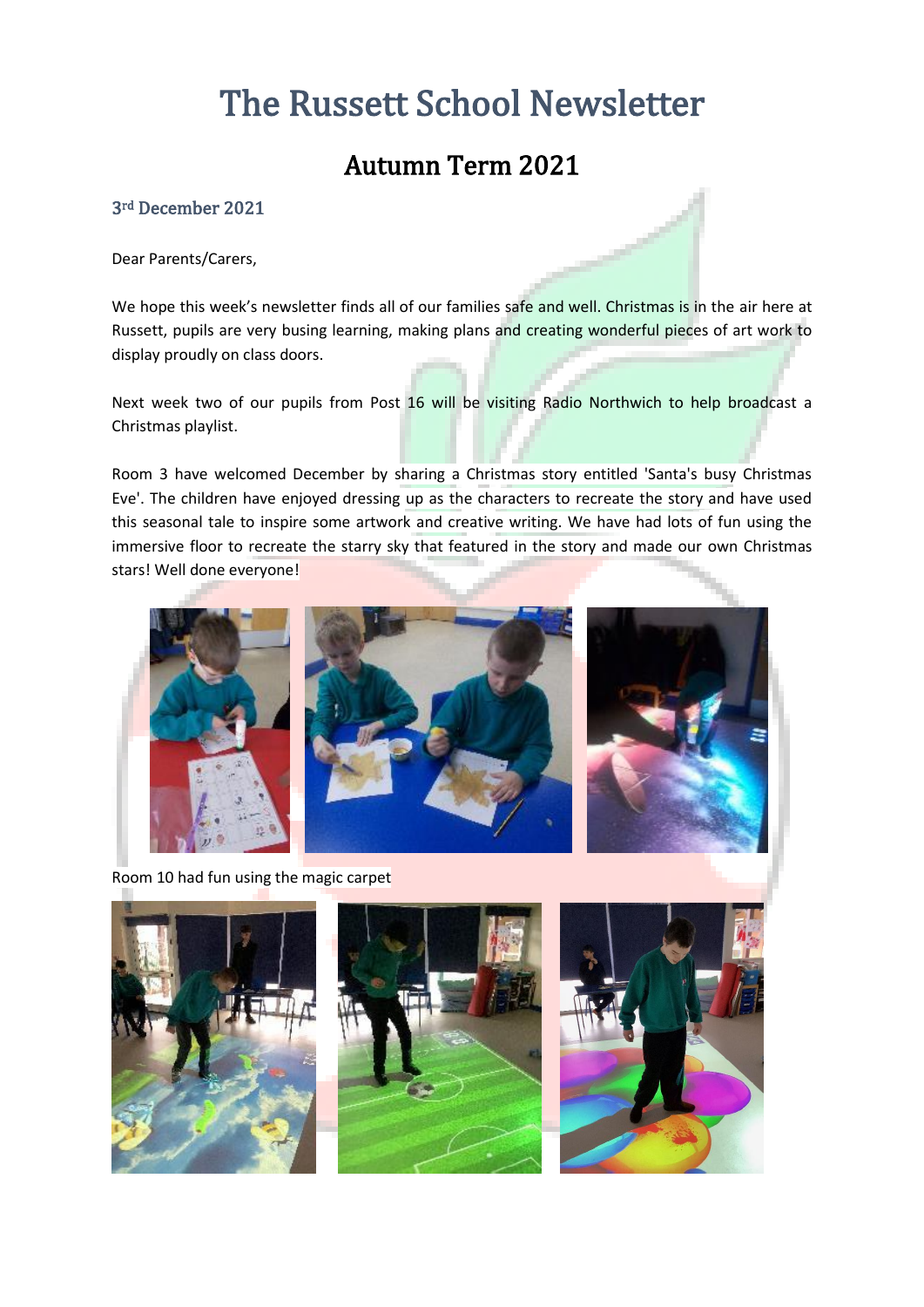This week room 7 enjoyed Phonics sessions been based on the letter sound 'k'. They also engaged in learning about the story of the three Kings. Pupils also enjoyed a sensory story.



In Room 4 we have been looking at The Lion, the Witch and The Wardrobe in English! We have looked at lots of the characters! We recently looked at 'The Snow Queen' We have had lots of fun exploring our story and can't wait to see what happens next!

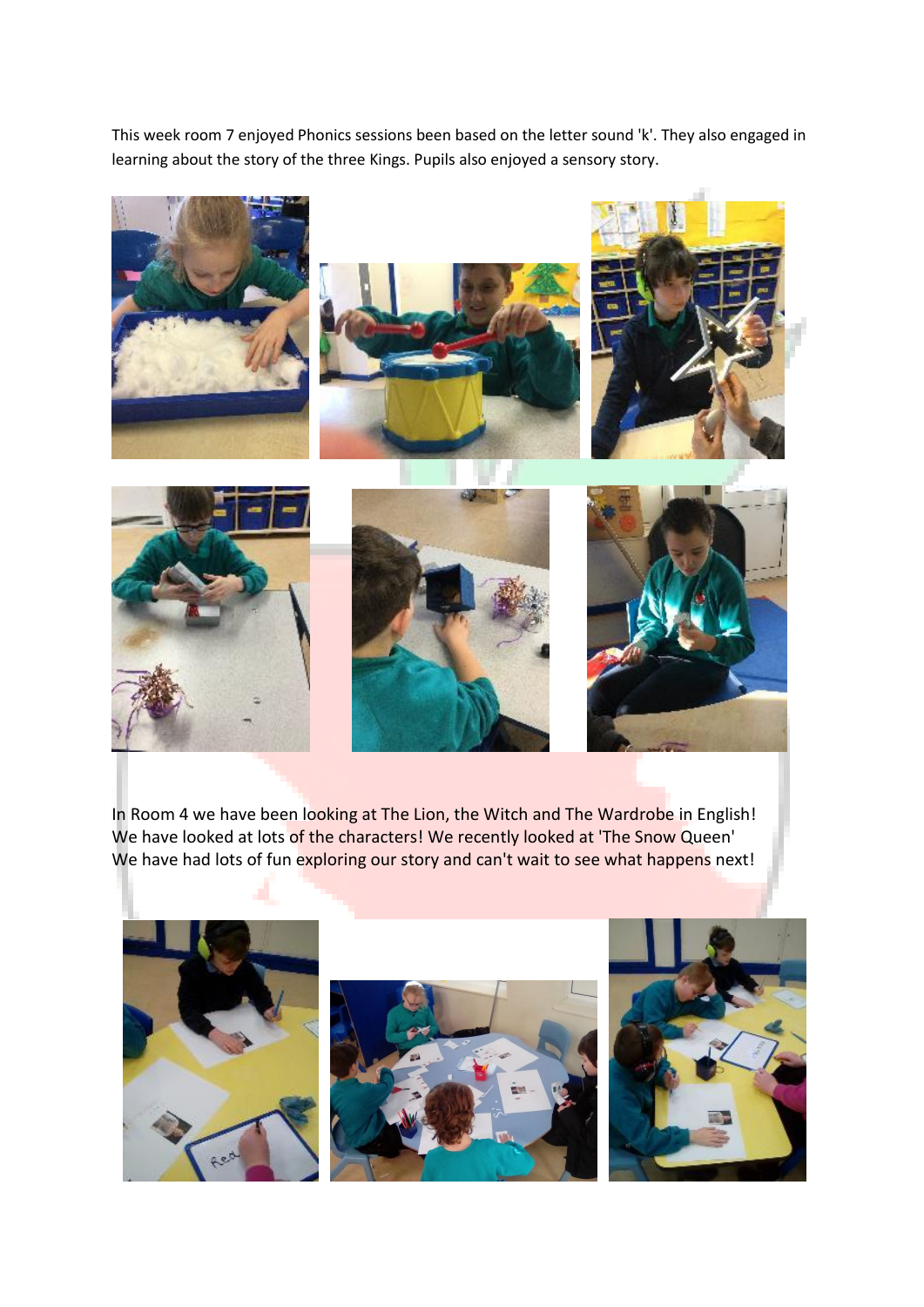Students in Room 11 have been enjoying their new sofa at break times this past week. We've also looked at how we can help others with basic first aid skills and started making our decorations for the Academy Christmas door competition.



**Parent & Carer Survey:** Please complete and return to the school office, we would really like to know your thoughts and feelings about our academy.

Covid 19: An email went out to all parents and carers this week detailing information about the new Covid Variant 'Omicron'. Please refer to this email for further information, as always please do not hesitate to contact us at school if you have any questions or queries.

**Thank you!** School received a donation of footballs this week, thank you to Tiny Steps for donating!

**Goodbye:** Today we said goodbye to Max, we wish him lots of luck for the future!

**Dates for your diary -** please see our school website Calendar | The Russett School [\(therussettlearningtrust.co.uk\)](https://www.therussettlearningtrust.co.uk/russett-school/parents/calendar/)

- Friday 10<sup>th</sup> December Christmas Jumper/ own clothes day (if pupils wish to take part)
- **Wednesday 15<sup>th</sup> December Christmas Lunch**
- Friday  $17<sup>th</sup>$  Visit from Father Christmas and a special visitor!
- Friday 17<sup>th</sup> Last day of term

## Student Voice…

Please enjoy hearing what some of our children and young people have said about us or shown us this week;

- The Snow Queen was "Unkind and she looks icy!" Tegan
- 'This is Greece'- Lucas
- 'Look a star!' Ryan

#### **Online Safety:**

Please follow the link to find out more about how to keep children and young people safe online Information, Advice and [Support to Keep Children Safe Online \(internetmatters.org\)](https://www.internetmatters.org/)